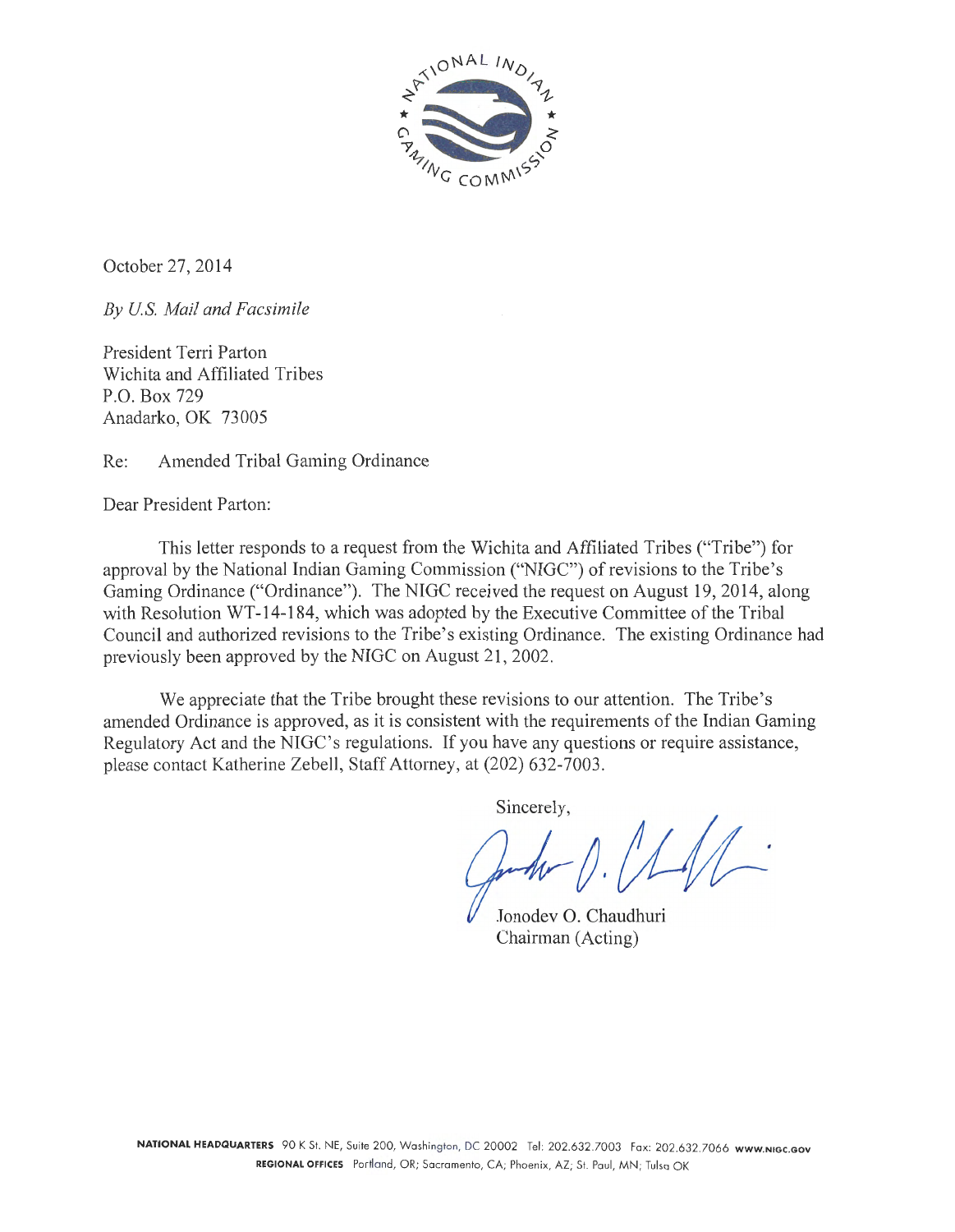# **WICHITA AND AFFILIATED TRIBES GAMING ORDINANCE**

#### **Section 1. Purpose**

The Executive Committee of the Wichita and Affiliated Tribes (hereinafter "Tribe"), empowered by Article V of the Wichita Governing Resolution to enact ordinances, hereby enacts this Ordinance in order to govern and set the terms for Class II and Class III gaming operations on "Indian lands," as defined in the Indian Gaming Regulatory Act ("IGRA"), 25 U.S.C. §§ 2701, *et. seq.*

#### **Section 2. Gaming Authorized**

- A. Class II gaming as defined in the IGRA, 25 U.S.C. § 2703(7)(A), by the regulations promulgated by the National Indian Gaming Commission ("NIGC") at 25 C.F.R. § 502.3 (as published in the Federal Register at 57 FR 12382-12393, April 9, 1992), and by federal jurisprudence interpreting the IGRA and/or NIGC regulations is hereby authorized.
- B. Class III gaming as defined in the IGRA and by the regulations promulgated by the NIGC at 25 C.F.R. § 502.4 is hereby authorized. Any Class III gaming shall be conducted in accordance with a compact or Secretarial procedures approved by the Secretary of the Interior.

#### **Section 3. Ownership of Gaming**

The Tribe shall have the sole proprietary interest in and responsibility for the conduct of any gaming operation authorized by this Ordinance.

#### **Section 4. Use of Gaming Revenue**

- A. Net revenues from Class II and Class III gaming shall be used only for the following purposes:
	- 1. to fund tribal government operations and programs;
	- 2. to provide for the general welfare of the Tribe and its members;
	- 3. to promote tribal economic development;
	- 4. to donate to charitable organizations; or
	- 5. to help fund operations of local government agencies.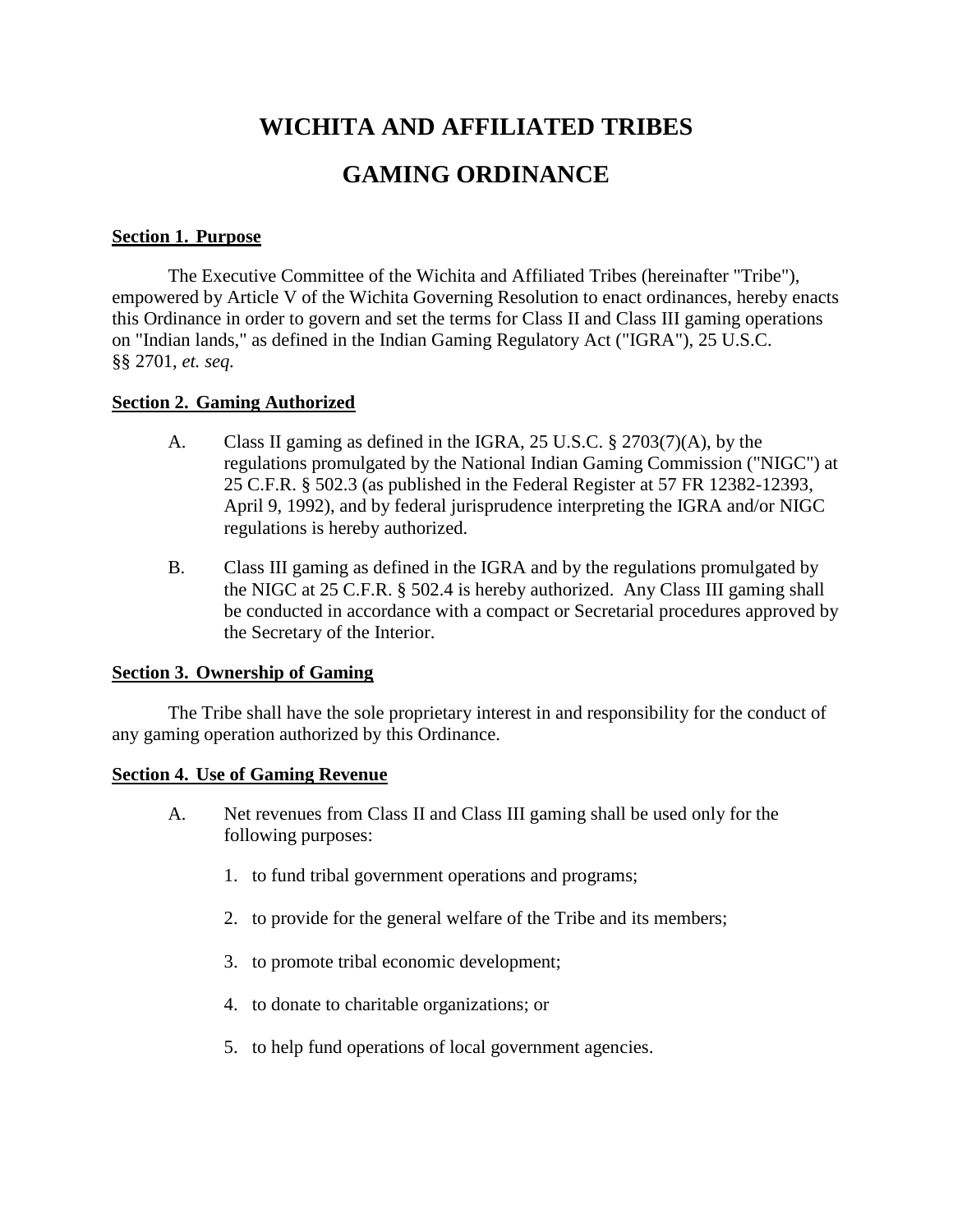B. If the Tribe elects to make per capita payments to tribal members, it shall authorize such payments only in accordance with a plan submitted to and approved by the Secretary of the Interior under 25 U.S.C. § 2710(b)(3).

# **Section 5. Tribal Gaming Commission**

- A. The Tribe hereby establishes a four member Tribal Gaming Commission whose duty it is to regulate tribal gaming operations and conduct oversight of all tribal gaming activities to ensure compliance with federal, tribal, and, if applicable, state laws and regulations. The Tribal Gaming Commission functions as a regulatory agency for the Tribe and does not serve in a managerial capacity to the tribally licensed gaming operations. As an agency of the Tribe, the Tribal Gaming Commission has the full protection of the Tribe's sovereign immunity in carrying out its lawful duties.
- B. Positions on the Tribal Gaming Commission shall be filled by appointment by the Tribal President with approval of the Tribal Executive Committee. The Tribal Executive Committee will designate a Chairman of the Tribal Gaming Commission from the four appointed Commissioners at the time of initial appointment of the Tribal Gaming Commission. The Chairman of the Tribal Gaming Commission will chair all Commission hearings, supervise Commissioners, Commission staff, and only vote in the case of a tie during Commission proceedings. Compensation, composition and terms of the members of the Tribal Gaming Commission shall be determined by the Tribal Executive Committee. Three Commissioners will constitute a quorum for all official business of the Tribal Gaming Commission including meetings, rule-making, and hearings.
- C. Members of the Tribal Gaming Commission shall satisfy the eligibility standards set forth in Section 8, Licenses for Gaming Employees, Key Employees and Primary Management Officials, for key employees and primary management officials, which shall include a satisfactory background investigation performed under the direction of the Tribal Executive Committee.
- D. The Tribal Gaming Commission shall be and act independently and autonomously from the Tribal Executive Committee in matters within its purview. Tribal Gaming Commission staff shall be hired through a tribal personnel process with such other conditions as the Commission may adopt, provided that the Tribe's laws governing tribal member and Indian preference shall at all times be applicable. Tribal Gaming Commission staff shall satisfy the eligibility standards set forth in Section 8, Licenses for Gaming Employees, Key Employees and Primary Management Officials, for key employees and primary management officials.
- E. The Tribal Gaming Commission shall serve as the licensing authority for individuals employed in the gaming operation and will administer an effective program for background investigations as part of the licensing process. In order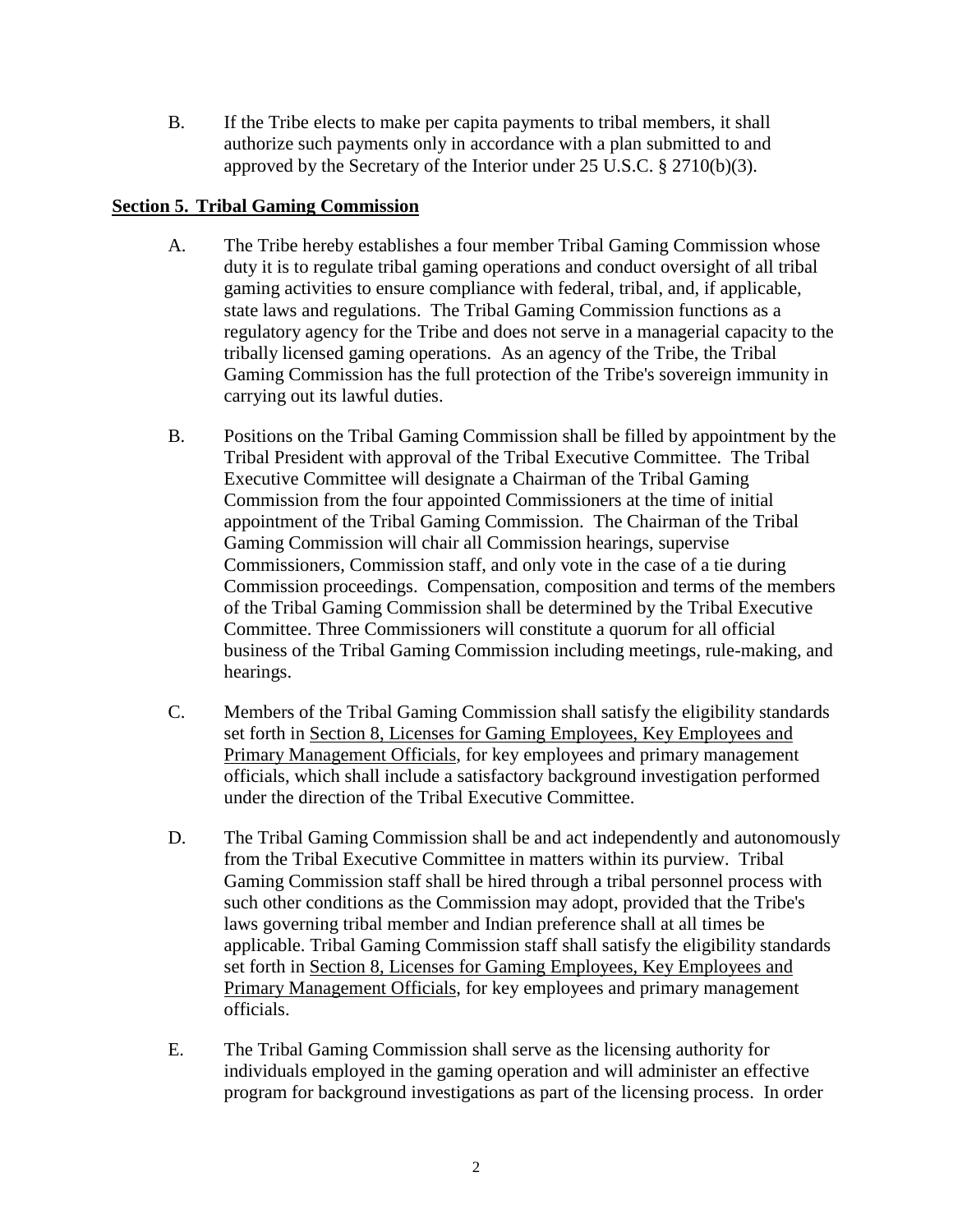to carry out its duties, the Tribal Gaming Commission shall have unrestricted access to all areas of the gaming operation and to all records; however, the Tribal Gaming Commission shall not have access to employee medical or treatment records unless such access, within the reasonable discretion of the Tribal Gaming Commission, is necessary for the proper regulation of the tribal gaming operation. Duties of the Tribal Gaming Commission shall include, but not be limited to:

- 1. Conducting or causing background investigations to be performed on primary management officials, key employees, gaming employees and non-gaming employees;
- 2. Reporting results of background investigations to the NIGC, as applicable;
- 3. Obtaining and processing fingerprints, or designating a law enforcement agency to obtain and process fingerprints;
- 4. Making license eligibility determinations;
- 5. Issuing gaming licenses to management officials and employees of the gaming operation, consistent with eligibility determinations;
- 6. Taking enforcement actions, including suspension or revocation of an individual gaming license, when appropriate;
- 7. Holding hearings on employee complaints, disputes and licensing matters, in compliance with procedures established in this Ordinance and other tribal gaming regulations;
- 8. Issuing procedures and regulations for compliance with the NIGC's Minimum Internal Control Standards and monitoring such compliance; and
- 9. Such other duties as necessary for the proper regulation of the tribal gaming operation. The authority of the Tribal Gaming Commission shall not be construed as divesting authority of the Tribal Executive Committee, should there be a conflict.
- F. The following persons shall not be eligible to serve on the Tribal Gaming Commission:
	- 1. Tribal Executive Committee members, while serving as such;
	- 2. Employees of the gaming operation, while serving as such;
	- 3. Gaming contractors; or
	- 4. Persons convicted of a felony, embezzlement, fraud, or other money-related or honesty-related crime.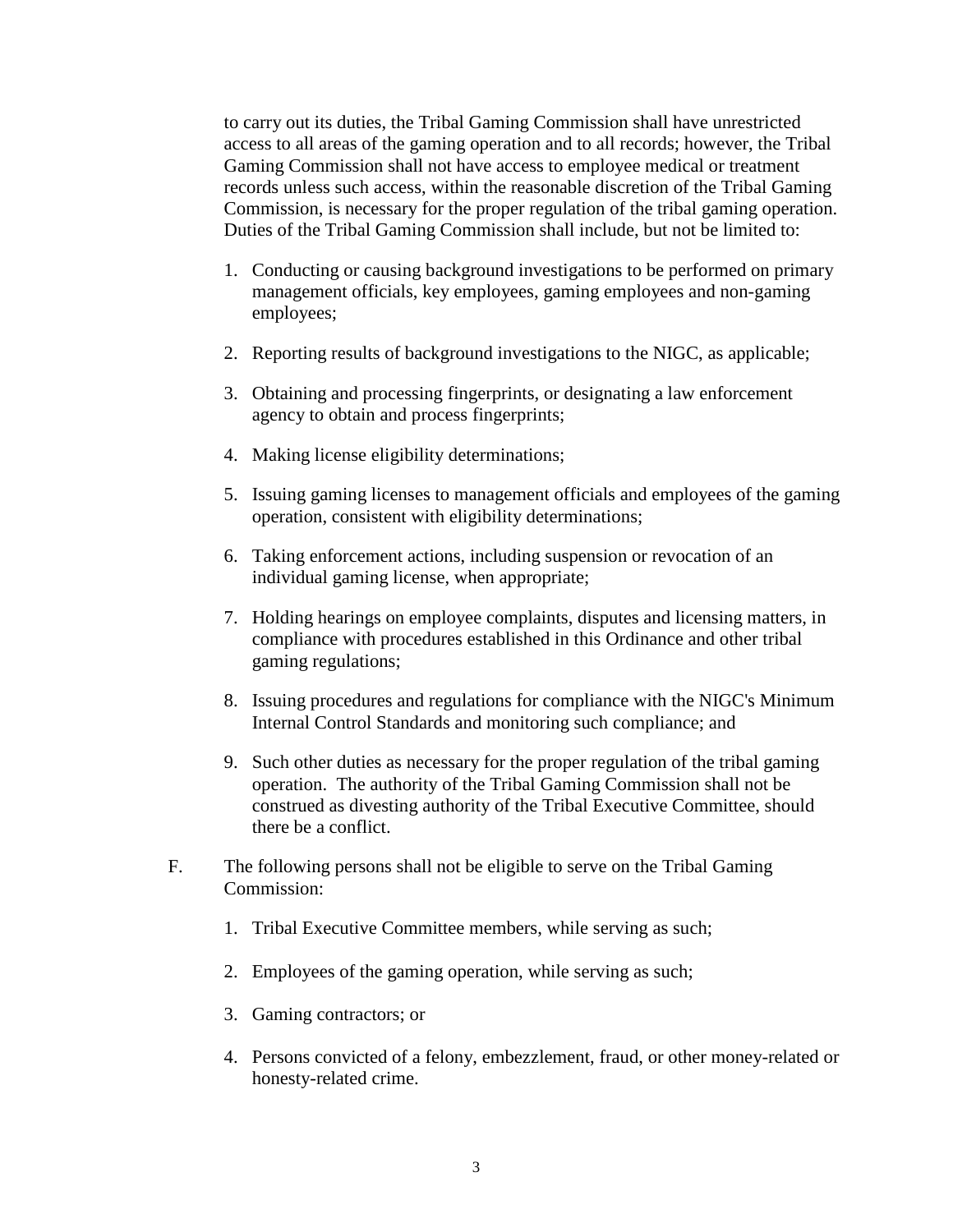- G. Tribal Executive Committee members, Tribal Gaming Commissioners, Commission staff, all gaming licensed staff, key employees, and primary management officials are prohibited from gaming in the tribally licensed gaming facilities whether on duty or off duty during the term of their employment or their position.
- H. Members of the Tribal Gaming Commission are subject to removal by the Tribal Executive Committee after a duly noticed hearing resulting from an appropriately filed charge of any of the following: neglect of duty, misconduct, malfeasance, or other acts or circumstances that would render a Gaming Commissioner unqualified or unsuitable based on the standards provided in this Ordinance. If any of the enumerated charges are substantiated during the hearing before the Tribal Executive Committee, the Gaming Commissioner will be immediately removed. A position on the Tribal Gaming Commission that becomes vacant as the result of removal hereunder shall be filled within ten (10) working days of said removal in accordance with Section 5 (B) of this Ordinance.

# **Section 6. Audit**

- A. The Tribe shall cause to be conducted annually an outside independent audit of gaming operations and shall submit the resulting audit reports to the NIGC. The Tribe shall cause any additional audits required from time to time by applicable law to be conducted in conformance therewith. Auditor selection and engagement shall be by the Tribal Executive Committee which may, in its sole discretion, delegate all or a portion of selection and engagement to the Tribal Gaming Commission through resolution. The Tribe's fiscal year shall be October  $1<sup>st</sup>$ through September  $30<sup>th</sup>$  (or as otherwise established by the Tribe).
- B. All gaming related contracts that result in the purchase of supplies, services, or concessions in excess of \$25,000.00 annually, except contracts for professional legal and accounting services, shall be specifically included within the scope of the audit that is described in Subsection A above.

# **Section 7. Protection of the Environment and Public Health and Safety**

Gaming facilities shall be constructed, maintained and operated in a manner that adequately protects the environment and the public health and safety. Gaming facilities shall conform to applicable Tribal and federal environmental and public health and safety standards.

#### **Section 8. Licenses for Gaming Employees, Key Employees and Primary Management Officials**

The Tribe shall ensure that the policies and procedures set out in this Section are implemented with respect to gaming employees, key employees, and primary management officials employed at any gaming enterprise operated on Indians lands:

A. Definitions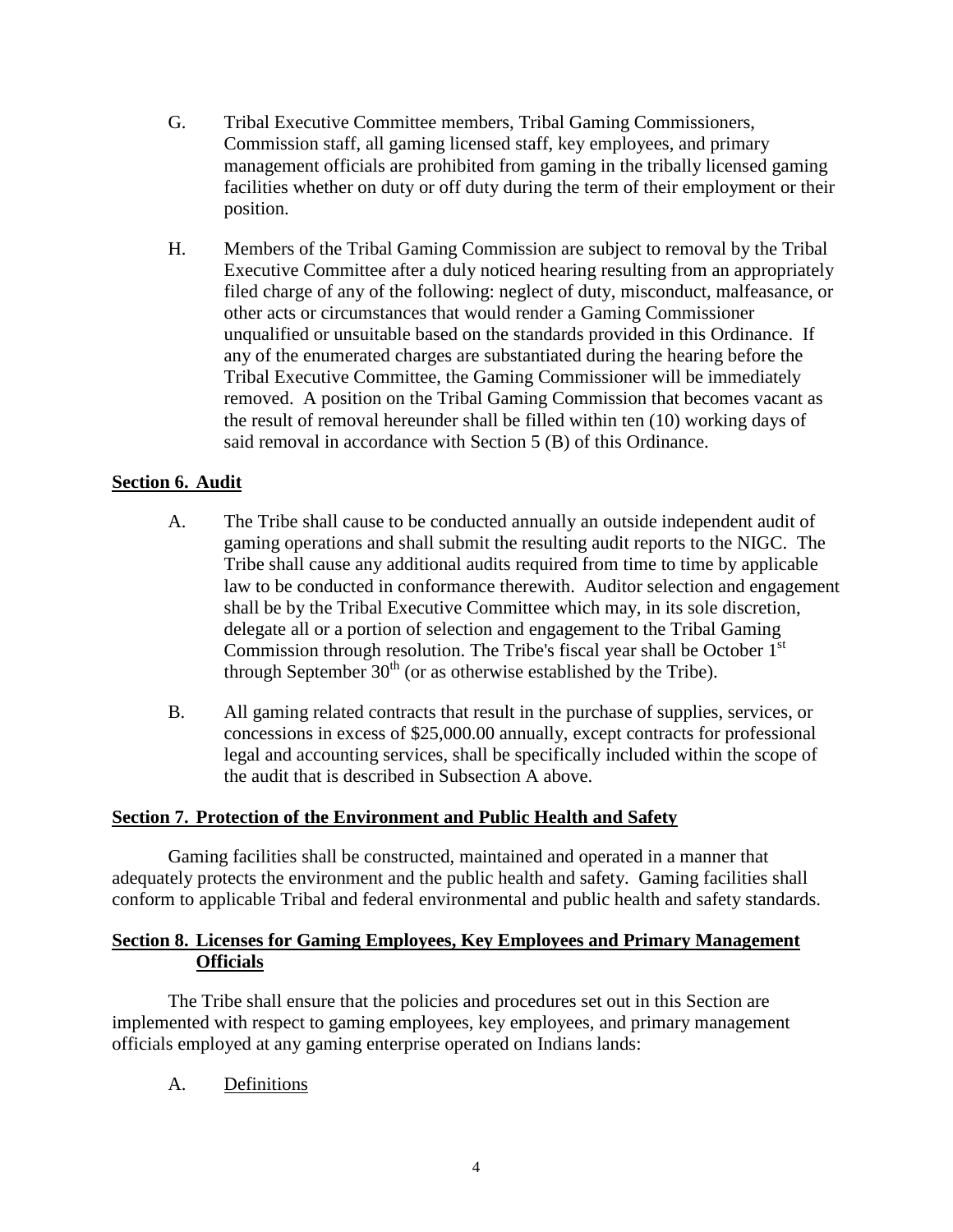For the purposes of this Section, the following definitions apply:

- 1. "Key employee" means
	- (a) A person who performs one or more of the following functions:
		- (1) Bingo caller;
		- (2) Counting room supervisor;
		- (3) Chief of security;
		- (4) Custodian of gaming supplies or cash;
		- (5) Floor manager;
		- (6) Pit boss;
		- (7) Dealer;
		- (8) Croupier;
		- (9) Approver of credit; or
		- (10) Custodian of gambling devices including persons with access to cash and accounting records within such devices.
	- (b) If not otherwise included, any other person whose total cash compensation is in excess of \$50,000 per year; or
	- (c) If not otherwise included, the four most highly compensated persons in the gaming operation.
- 2. "Primary management official" means
	- (a) The person(s) having management responsibility for a management contract;
	- (b) Any person who has authority;
		- (1) To hire and fire employees; or
		- (2) To set up working policy for the gaming operation; or
	- (c) The chief financial officer or other person who has financial management responsibility.
- 3. "Gaming employee" means
	- (a) Any person included in the definition of key employee or primary management official; or
	- (b) Any person;
		- (1) Who operates, supervises, maintains, repairs, accounts for or is involved in any gaming activities;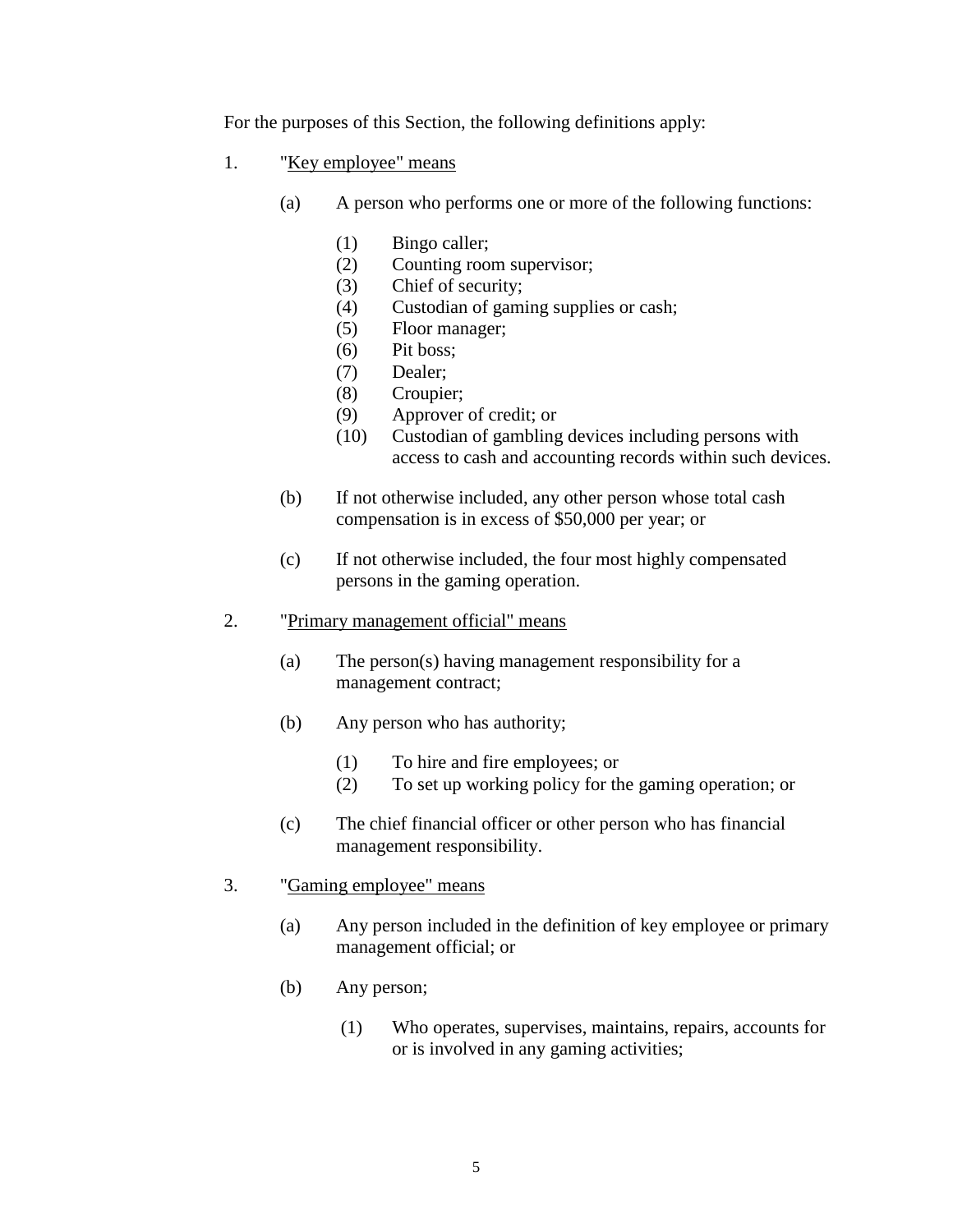- (2) Whose duties require unescorted access to restricted gaming areas of the gaming facility; or
- (3) Who has supervisory authority over the foregoing persons.

#### B. Application Forms for All Gaming Employees

1. The following notice shall be placed on the application form for a gaming employee, a key employee or a primary management official before that form is filled out by an applicant:

> "In compliance with the Privacy Act of 1974, the following information is provided:

Solicitation of the information on this form is authorized by 25 U.S.C. §§ 2701, *et seq*. The purpose of the requested information is to determine the eligibility of individuals to be granted a gaming license. The information will be used by the Tribal gaming regulatory authorities and by the National Indian Gaming Commission (NIGC) members and staff who have need for the information in the performance of their official duties. The information may be disclosed by the Tribe or the NIGC to appropriate Federal, Tribal, State, local, or foreign law enforcement and regulatory agencies when relevant to civil, criminal or regulatory investigations or prosecutions or when pursuant to a requirement by a tribe or the NIGC in connection with the issuance, denial, or revocation of a gaming license, or investigations of activities while associated with a tribe or a gaming operation. Failure to consent to the disclosures indicated in this notice will result in the Tribe being unable to hire you in a primary management official or key employee position.

The disclosure of your Social Security Number (SSN) is voluntary. However, failure to supply a SSN may result in errors in processing your application. "

2. The following notice shall be placed on the application form for a gaming employee, a key employee or a primary official before that form is filled out by an applicant:

> "A false statement on any part of your license application may be grounds for denying a license or the suspension or revocation of a license. Also, you may be punished by fine or imprisonment. (U.S. Code, Title 18, Section 1001.)"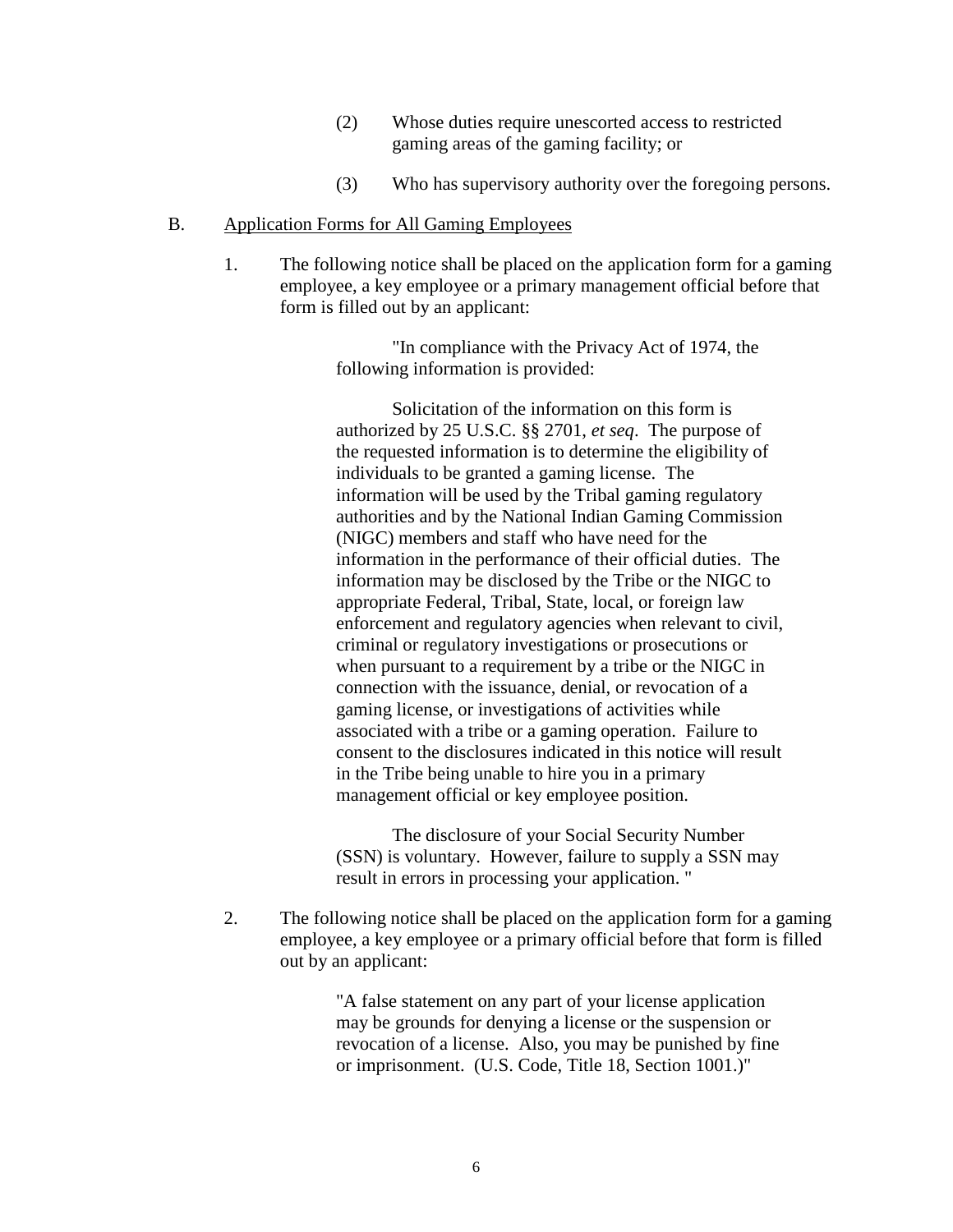#### C. Background Investigations for All Gaming Employees

The Tribal Gaming Commission shall conduct background investigations and eligibility determinations for primary management officials and key employees, as well as all gaming employees.

- 1. The Tribal Gaming Commission shall request from each primary management official, from each key employee, and from each applicant to a gaming position in a tribally licensed gaming operation all of the following information:
	- a. Full name, other names used (oral or written), social security number(s), birth date, place of birth, citizenship, gender, all languages (spoken or written);
	- b. Currently and for the previous 10 years: business and employment positions held, ownership interests in those businesses, business and residence addresses, and driver license numbers;
	- c. The names and current addresses of at least five personal references, including one personal reference who was acquainted with the applicant during each period of residence listed under paragraph (1)(b) of this Section;
	- d. Current business and residence telephone numbers;
	- e. A description of any existing and previous business relationships with Indian tribes, including ownership interests in those businesses;
	- f. A description of any existing and previous business relationships with the gaming industry generally, including ownership interests in those businesses;
	- g. The name and address of any licensing or regulatory agency with which the person has filed an application for a license or permit related to gaming, whether or not such license or permit was granted;
	- h. For each felony for which there is an ongoing prosecution or a conviction, the charge, the name and address of the court involved, and the date and disposition, if any;
	- i. For each misdemeanor conviction or ongoing misdemeanor prosecution (excluding minor traffic violations), within 10 years of the date of the application, the name and address of the court involved, and the date and disposition, if any;
	- j. For each criminal charge (excluding minor traffic chares), whether or not there is a conviction, if such criminal charge is within 10 years of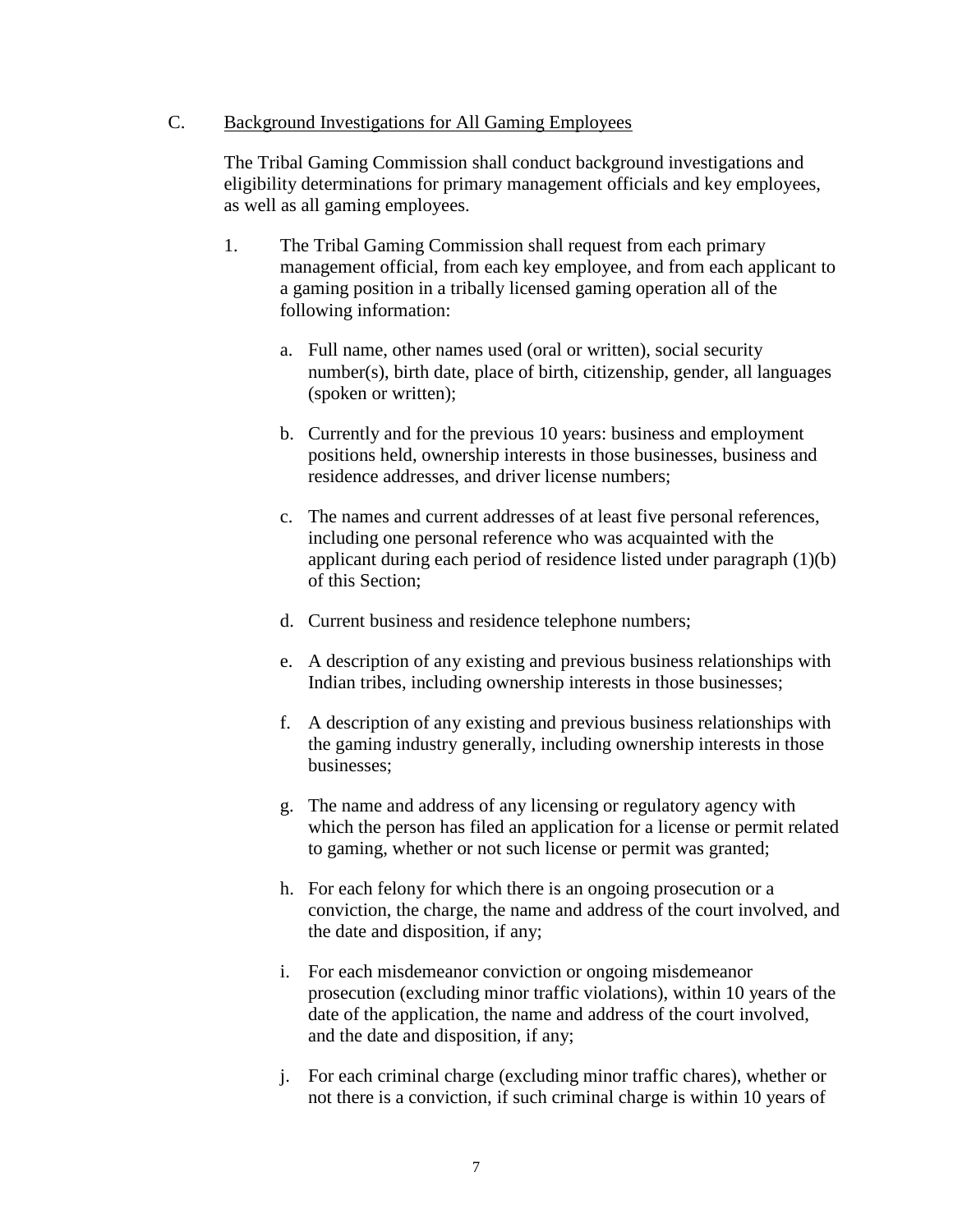the date of the application and is not otherwise listed pursuant to paragraphs (1) (h) or (1) (i) of this Section, the criminal charge, the name and address of the court involved, and the date and disposition, if any;

- k. The name and address of any licensing or regulatory agency with which the person has filed an application for an occupational license or permit, whether or not such license or permit was granted;
- l. A current photograph;
- m. Any other information the Tribal Gaming Commission deems relevant; and
- n. Fingerprints consistent with procedures adopted by the Tribe according to 25 C.F.R. § 522.2(h).
- 2. The Tribal Gaming Commission shall conduct an investigation sufficient to make a determination under Subsection D below. This shall include verification of information submitted by the applicant. The Tribe shall document all potential problem areas noted and any disqualifying information. In conducting a background investigation, the Tribe or its agent shall promise to keep confidential the identity of each person interviewed in the course of the investigation.
- 3. The Tribal Gaming Commission shall take fingerprints of each primary management official, and each key employee, and each applicant to a gaming position in a tribally licensed gaming operation. Fingerprints shall be obtained by the Tribal Gaming Commission for primary management officials and key employees and will then be forwarded to the NIGC for processing through the Federal Bureau of Investigation and the National Crime Information Center to determine the applicant's criminal history, if any.
- 4. When a gaming operation employs a primary management official or a key employee, a complete application file containing the information listed in Subsection  $C(1)(a)$  through (n) of this Section shall be maintained by the Tribal Gaming Commission.

# D. Eligibility Determination

The Tribal Gaming Commission shall review a person's prior activities, criminal record, if any, and reputation, habits and associations to make a finding concerning the eligibility of a gaming employee, a key employee or primary management official for the granting of a gaming license. If the Tribal Gaming Commission, in applying the standards adopted in this Ordinance, determines that licensing of the person poses a threat to the public interest or to the effective regulation of gaming, or creates or enhances dangers of unsuitable, unfair, or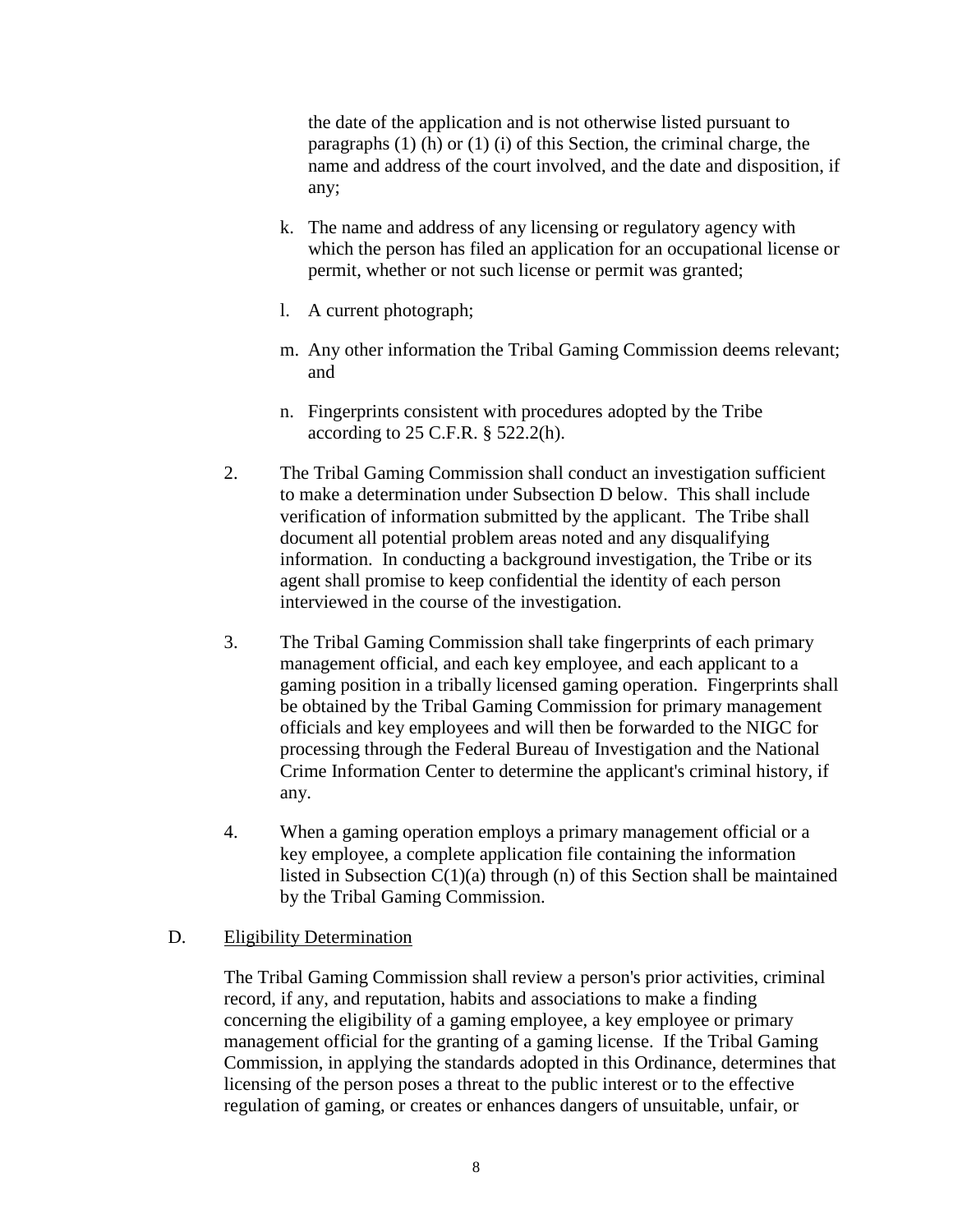illegal practices, methods, and activities in the conduct of gaming, the Tribal Gaming Commission shall not license that person in a gaming employee, key employee or primary management official position.

E. Procedures for Submitting Reports for Key Employees and Primary Management Officials to the NIGC

Before issuing a license to a primary management official or key employee, the Tribal Gaming Commission shall submit the notice of results of an applicant's background investigation for key employees and primary management officials, referred to in Subsection F of this Section, to the NIGC within sixty (60) days after an applicant begins work. No key employee or primary management official shall be employed for longer than ninety (90) days without a license.

- F. Reports to the NIGC
	- 1. The Tribal Gaming Commission shall create and maintain an investigative report for each background investigation of a primary management official or key employee. An investigative report shall include all of the following:
		- a. Steps taken in conducting a background investigation;
		- b. Results obtained;
		- c. Conclusions reached; and
		- d. The basis for those conclusions.
	- 2. Before issuing a license to a primary management official or key employee, the Tribal Gaming Commission shall submit a notice of results of an applicant's background investigation to the NIGC within the time period required in Subsection E of this Section. The notice of results shall include all of the following:
		- a. The applicant's name, date of birth and social security number;
		- b. The date on which the applicant began or will begin work as a primary management official or key employee;
		- c. A summary of the information presented in the investigative report, which shall include all of the following:
			- (1) Licenses that have previously been denied;
			- (2) Gaming licenses that have been revoked, even if subsequently reinstated;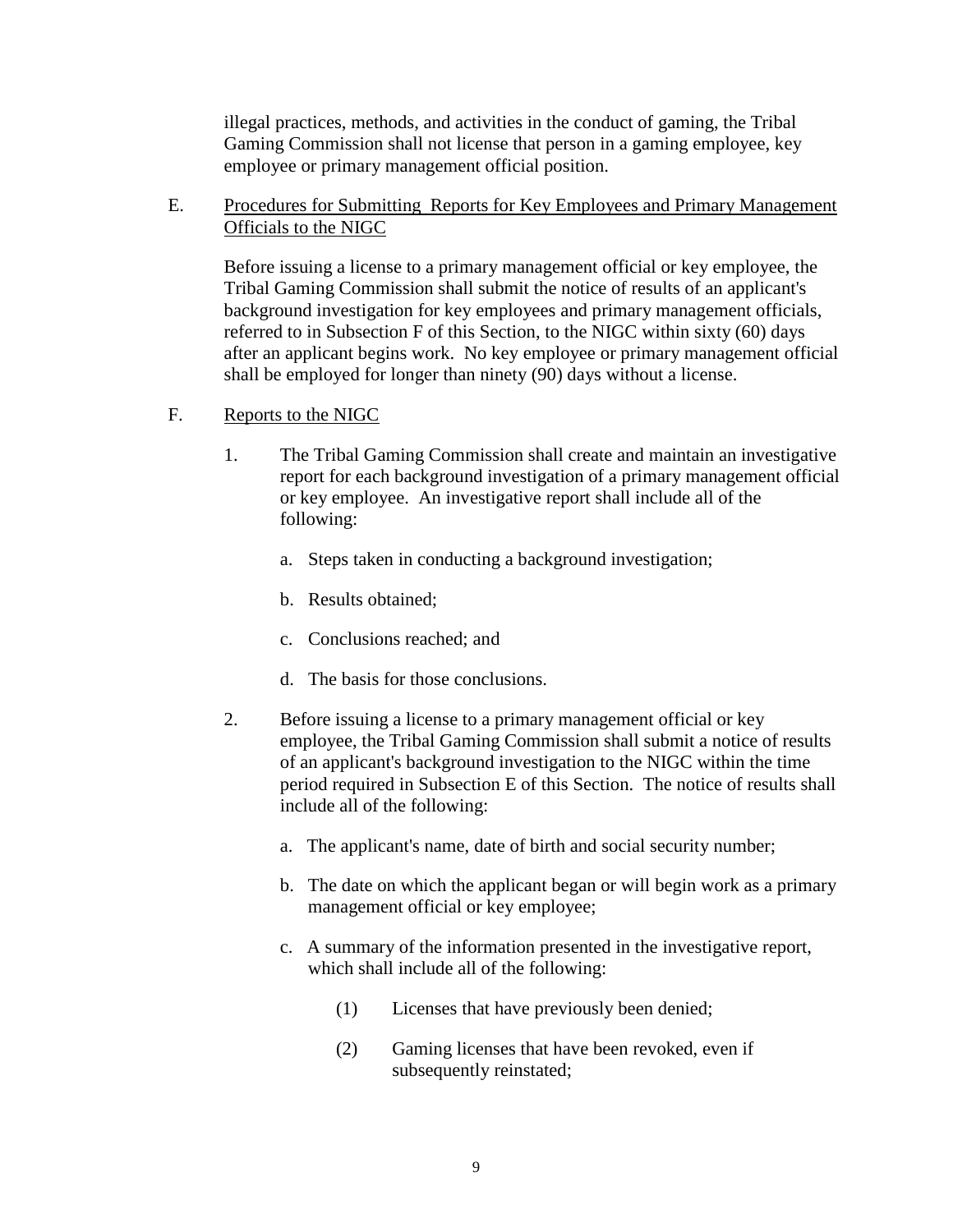- (3) Every known criminal charge brought against the applicant within the last ten (10) years of the date of the application; and
- (4) Every felony of which the applicant has been convicted or any ongoing prosecution; and
- d. A copy of the eligibility determination made under Subsection D of this Section.
- 3. If a license is not issued to a primary management official or key employee applicant, the Tribal Gaming Commission:
	- a. Shall notify the NIGC; and
	- b. Shall forward copies of its eligibility determination and notice of results to the NIGC for inclusion in the Indian Gaming Individuals Records System.
- 4. With respect to key employees and primary management officials, the Tribal Gaming Commission shall retain applications for licensing, investigative reports and eligibility determinations for inspection by the Chairman of the NIGC or his or her designee for no less than three (3) years from the date of termination of employment.
- G. Granting an Employee Gaming License
	- 1. The Tribal Gaming Commission may issue a license to a primary management official or key employee after submitting a notice of results of the applicant's background investigation to the NIGC. The Tribal Gaming Commission shall notify the NIGC of the issuance of a license to a primary management official or key employee within thirty (30) days of issuance.
	- 2. The Tribal Gaming Commission shall reconsider a license application for a primary management official or key employee if it receives a statement of itemized objections to issuing such license from the NIGC and those objections are received within thirty (30) days of the NIGC receiving a notice of results of the applicant's background investigation. The Tribal Gaming Commission shall take the NIGC's objections into account when reconsidering a license application. The Tribal Gaming Commission shall make the final decision whether to issue a license to such applicant.
	- 3. If the Tribal Gaming Commission has issued a license to a primary management official or key employee before receiving the NIGC's statement of objections, notice and a hearing shall be provided to the licensee.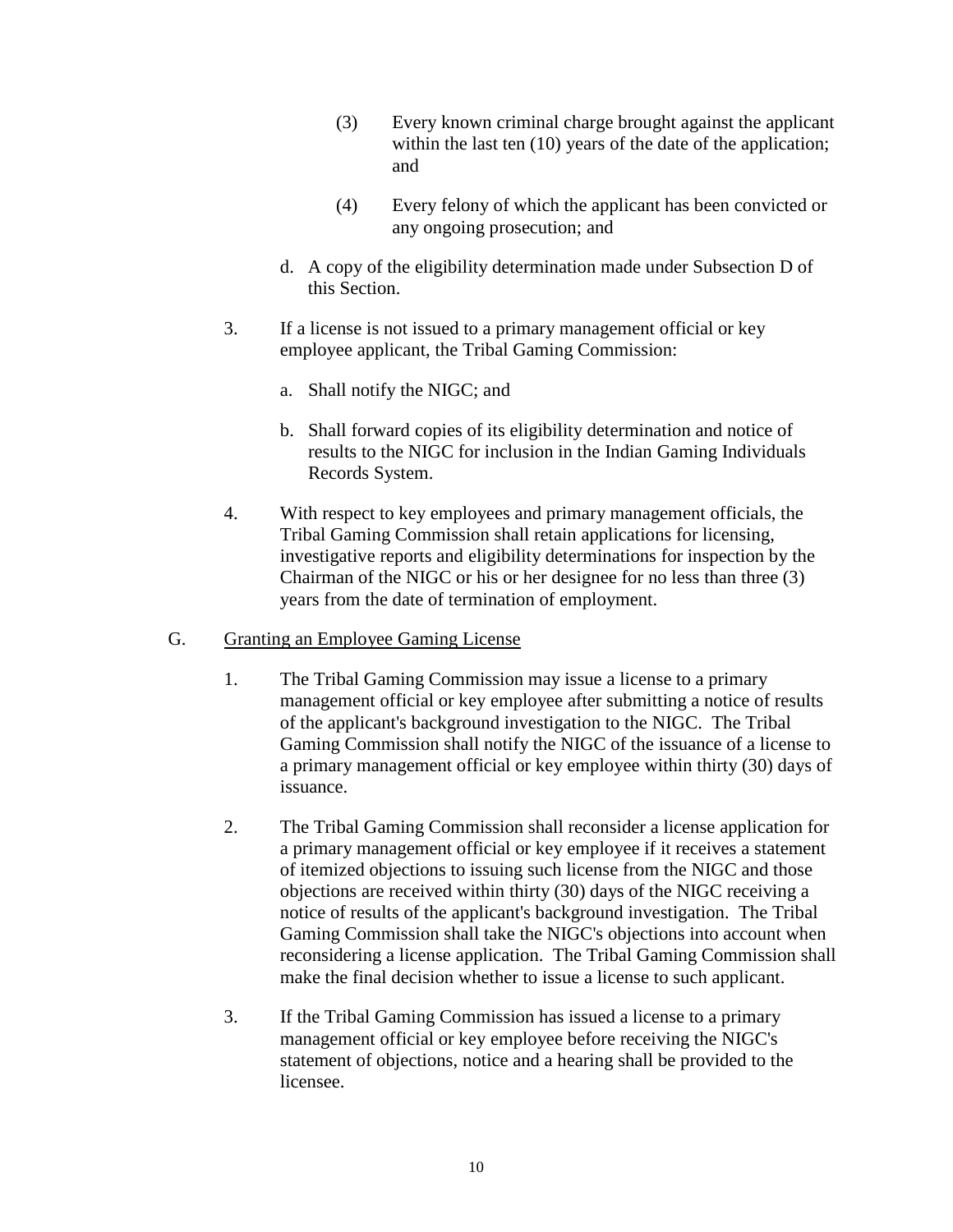# H. Temporary Hire

- 1. Applicants to key employee or primary management official positions may be temporarily hired following the eligibility determination of the Tribal Gaming Commission set forth in Subsection D of this Section. These types of employees will not be considered regular benefited employees of the tribal gaming operation until the Tribal Gaming Commission issues an employment gaming license following the required process provided in this Section. If the employee license is denied by the Tribal Gaming Commission, the temporarily hired key employee or primary management official will be immediately terminated upon notice of the denial.
- 2. Other tribal gaming employees may be temporarily hired until the eligibility determination of the Tribal Gaming Commission results in either the issuance of an employee gaming license or the denial of the employee license upon which the temporarily hired employee will be immediately terminated upon notice of the denial.

# I. License Suspension

- 1. If, after the issuance of a license to a primary management official or key employee, the Tribal Gaming Commission receives from the NIGC reliable information indicating that a key employee or a primary management official is not eligible for employment under Subsection D of this Section, the Tribal Gaming Commission shall immediately suspend such license and shall notify in writing the licensee of the suspension and the proposed revocation.
- 2. The Tribal Gaming Commission shall notify the licensee of a time and a place for a hearing on the proposed revocation of a license.
- 3. The right to a revocation hearing vests only when a license is granted under this Ordinance, as approved by the NIGC Chair.
- 4. After a revocation hearing, the Tribal Gaming Commission shall decide to revoke or to reinstate a gaming license. The Tribal Gaming Commission shall notify the NIGC of its decision to revoke or reinstate a license within forty-five (45) days of receiving notification from the NIGC that a primary management official or key employee is not eligible for employment.

# **Section 9. Non-Gaming Employees**

A. For purposes of this Section, "non-gaming employee" means any employee employed at a gaming operation that is not included within the definition of primary management official, key employee or gaming employee. Non-gaming employees shall include, but not be limited to, persons engaged solely in food and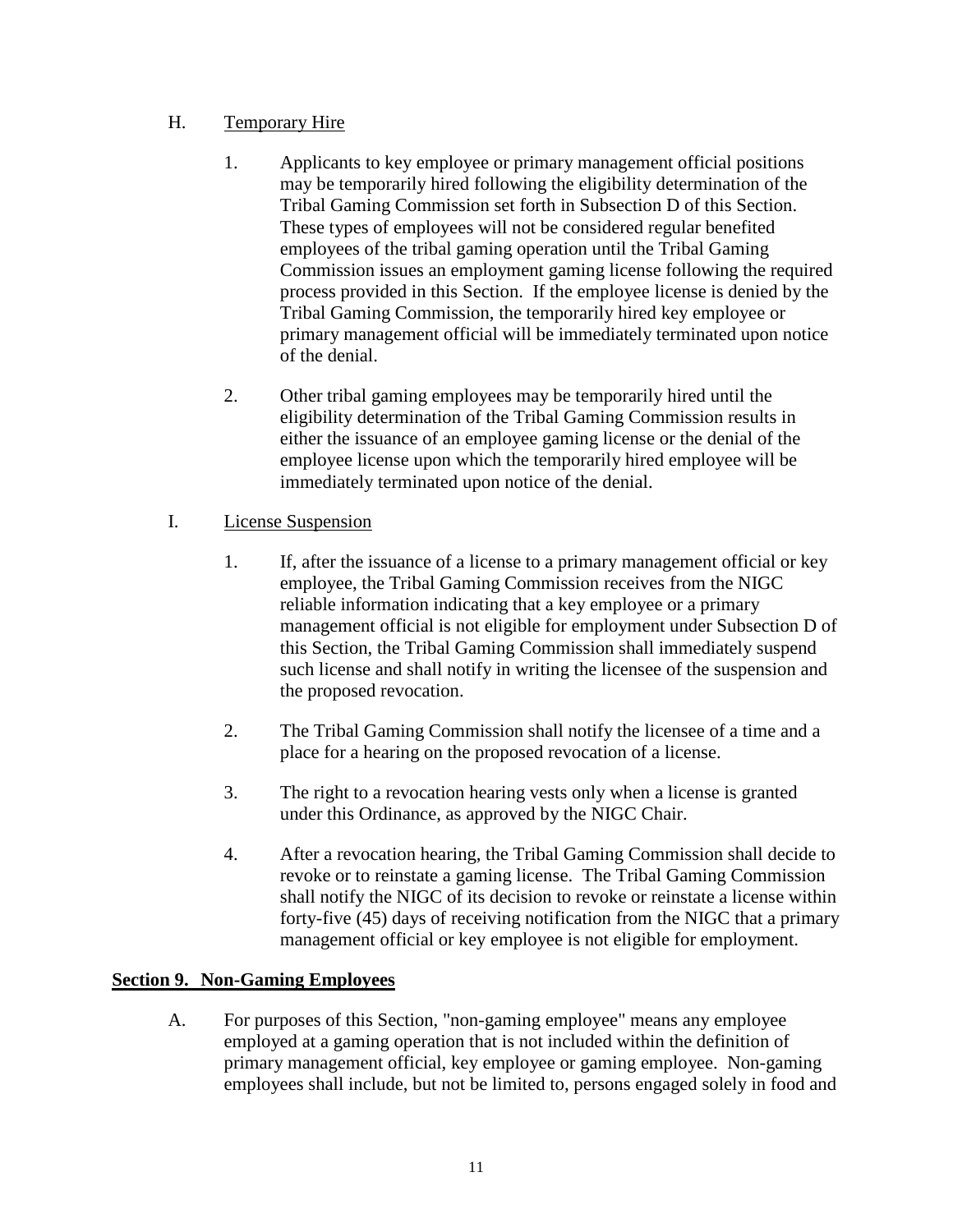beverage, hotel, janitorial or other non-gaming areas connected to or ancillary to a gaming operation.

- B. A license shall not be required for non-gaming employees. However, all nongaming employees shall be required to obtain a non-gaming employee work permit from the Tribal Gaming Commission prior to employment. Non-gaming employee work permits shall be subject to denial, revocation, condition or renewal by the Tribal Gaming Commission.
- C. The Tribal Gaming Commission may promulgate regulations for non-gaming employee work permits as deemed necessary by the Tribal Gaming Commission, subject to the requirements of this Ordinance.
- D. Prior to employment, all non-gaming employees shall be required to complete a non-gaming employee work permit application, undergo a background investigation and sign all consent and other forms required by the Tribal Gaming Commission. The Tribal Gaming Commission shall request from each nongaming employee applicant, the following information:
	- 1. Full name, social security number, birth date, place of birth, citizenship, gender and current residence and business addresses and telephone numbers;
	- 2. Current and for the previous five (5) years, all employment and business positions held;
	- 3. Current and valid driver's license or other government issued photo identification card;
	- 4. The applicant's written release of all claims arising out of the processing and investigation of the application; and
	- 5. Any other information the Tribal Gaming Commission deems relevant.
- E. The Tribal Gaming Commission shall review a non-gaming employee's application and background investigation results to make a finding concerning the eligibility of a non-gaming employee for employment in a gaming operation. The Tribal Gaming Commission shall approve a non-gaming employee work permit unless, based on its review of the application and background investigation results, the Tribal Gaming Commission determines that a non-gaming employee applicant would pose a danger to the safety or integrity of the gaming operation or the safety of the public, in which case, the Tribal Gaming Commission shall deny a non-gaming work permit application.
- F. The Tribal Gaming Commission may grant, deny, revoke or condition a nongaming employee work permit in accordance with the standards in this Section 9 or any regulations promulgated by the Tribal Gaming Commission.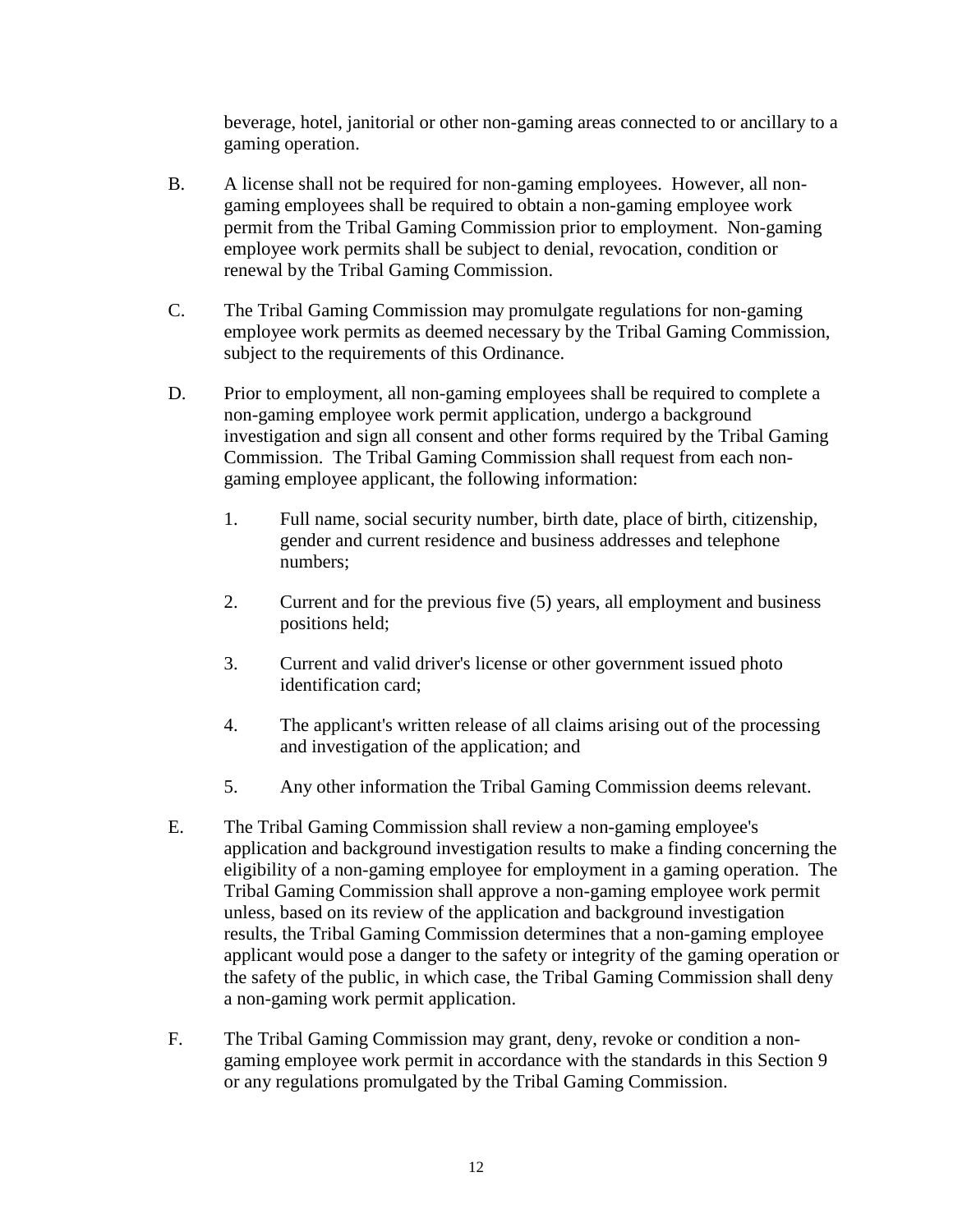#### **Section 10. License Locations**

The Tribal Gaming Commission shall issue a separate license to each place, facility, or location on Indian lands where Class II and/or Class III gaming is conducted under this Ordinance.

#### **Section 11. Dispute Resolution**

#### A. Hearing Procedures

For all hearings provided under this Ordinance, the following procedures will apply:

- 1. Written notice of a scheduled hearing will be given to affected parties at least five (5) working days prior to the hearing.
- 2. Parties will be required to be present in person at all scheduled hearings and may petition the Tribal Gaming Commission for a continuance not to exceed five (5) working days of the originally scheduled hearing. The Tribal Gaming Commission may grant the continuance based upon a reasonable justification for such continuance. Parties not present at a scheduled hearing will be bound by any Tribal Gaming Commission decision resulting from the hearing.
- 3. Parties may present evidence on their own behalf including affidavits, voice recordings and any other relevant documentation. Parties may have legal representation during Tribal Gaming Commission hearings.
- 4. The Tribal Gaming Commission will make its determination based upon a preponderance of the evidence presented during the hearing.
- 5. Three Tribal Gaming Commission members will constitute a quorum for Tribal Gaming Commission hearings.
- 6. The Tribal Gaming Commission will base its decision on an affirmative majority vote of its members with the Tribal Gaming Commission Chairman voting only in the case of a tie.
- 7. The written determination of the Tribal Gaming Commission will be delivered to affected parties within five (5) working days of the hearing.
- 8. An appeal will be available from any determination of the Tribal Gaming Commission to the Court of Indian Offenses for the Wichita and Affiliated Tribes (until such time as the Tribe assumes such responsibilities from the BIA through establishment of a Tribal Court). The Court may either affirm or reverse a ruling of the Tribal Gaming Commission and will not grant any monetary or equitable relief.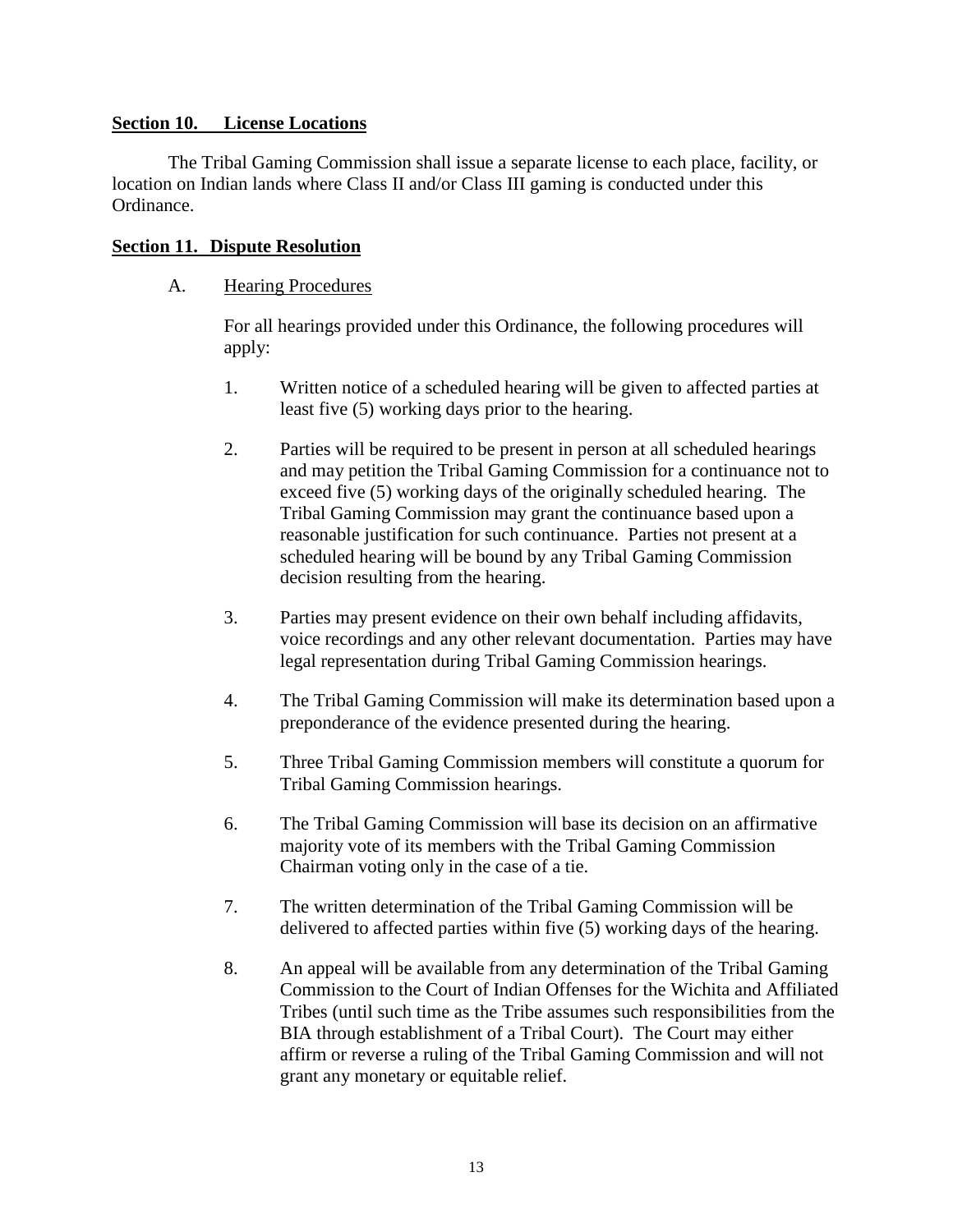#### B. Patron Disputes

Disputes between the gaming public and the tribally licensed gaming facilities will initially be addressed by the gaming manager or relevant department head on duty, and if not satisfactorily addressed further recourse will be available to the General Manager of the enterprise. If the decision of the General Manager does not resolve the dispute, then the dispute may be reviewed by the Tribal Executive Committee, which would render a final decision with respect to the matter.

#### **Section 12. Minimum Internal Control Standards**

The Tribe shall adopt and implement Minimum Internal Control Standards for the operation of its gaming operation that are no less stringent than those applicable to it pursuant to federal law and where otherwise expressly agreed upon through a valid gaming compact or Secretarial procedures..

# **Section 13. Vendor Licensing**

A non-management gaming contractor license may be issued by the Tribal Gaming Commission to any person, organization, or entity for a license to sell, lease, market or otherwise distribute gambling devices, equipment, games, implements, services (other than professional legal or accounting), products or supplies to the Tribe's gaming operations.

#### **Section 14. Complimentary Items**

Complimentary items are defined according to 25 C.F.R. § 542.17 as any cash or noncash gifts. For all such items in the amount of fifty dollars (\$50.00) or more, the Tribal Gaming Commission shall require a weekly report from authorized gaming employees as to the recipient of the item, the date received, the actual cash value of the item, the type of complimentary item or service (i.e., beverage, food, etc.) and the name of the authorized employee approving the item.

- A. Except as otherwise provided in Subsection B of this Section, no Tribal Gaming Commissioner, Commission staff member, key employee, primary management official, Tribal Executive Committee member, or any person directly related to such persons shall be authorized to receive complimentary items.
- B. The Tribal Executive Committee members are each authorized to receive, at no cost, two (2) tickets or admissions to entertainment events held at a gaming operation for the purpose of observance of such events.
- C. Complimentary items shall be included in the annual budget for the gaming operation, with maximum limits specified and shall be subject to approval by the Tribal Executive Committee.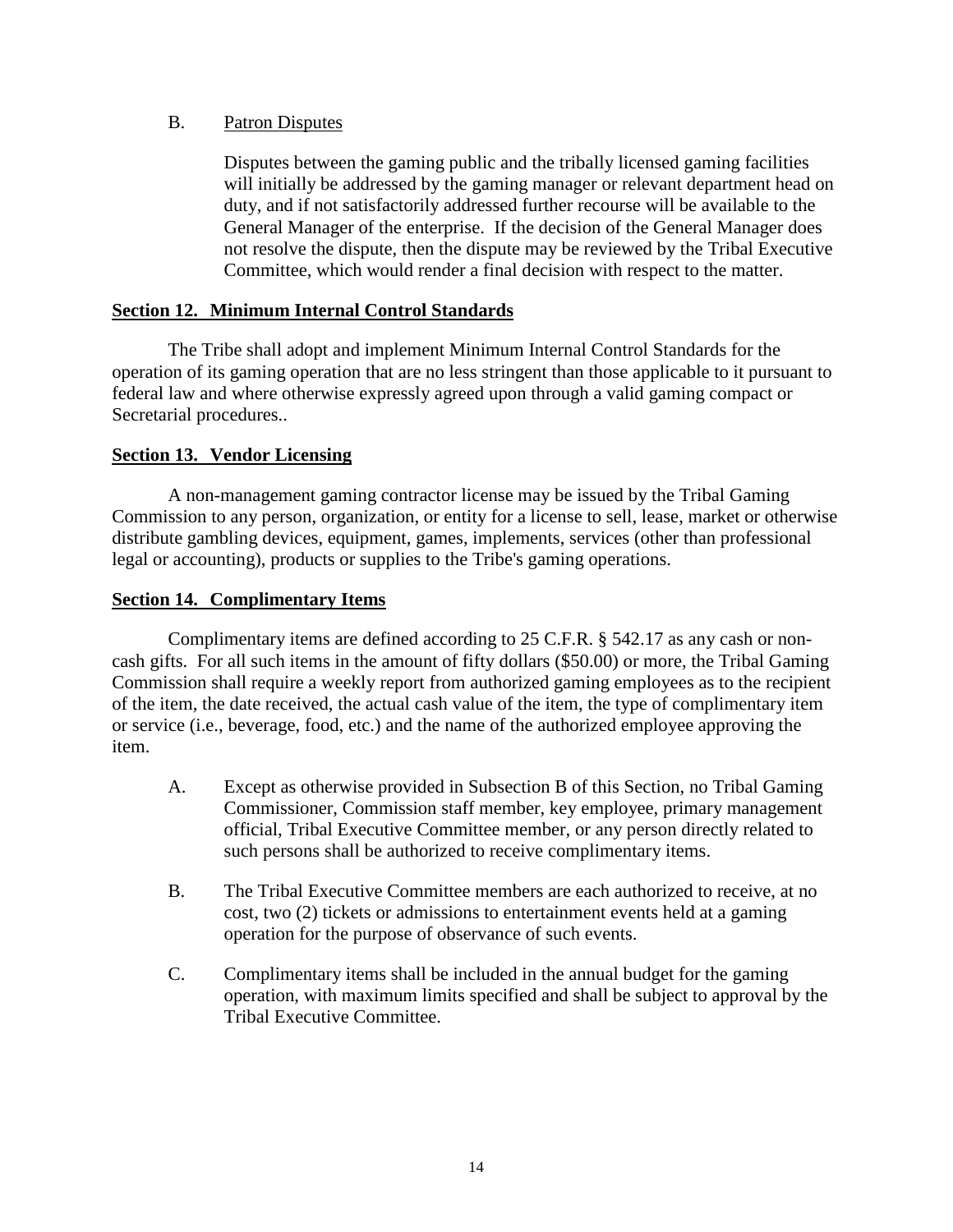# **Section 15. Agent for Service of Process**

The Tribe hereby designates the Tribal President as agent for service of process, who may be contacted at:

> Tribal President Wichita & Affiliated Tribes P.O. Box 729 Anadarko, OK 73005

# **Section 16. Repeal**

To the extent that they are inconsistent with this Ordinance, all prior gaming ordinances are hereby repealed and replaced with the foregoing Ordinance.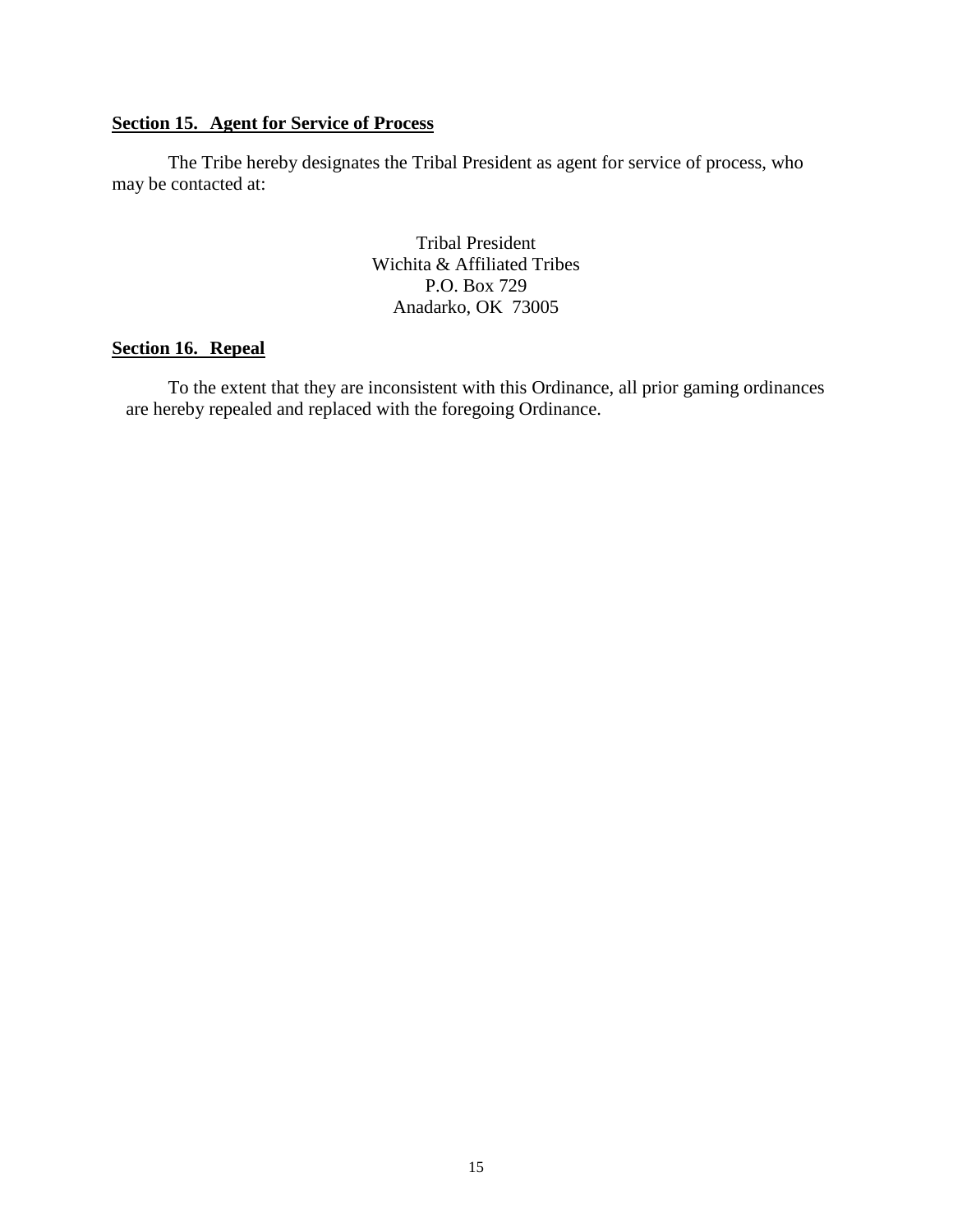# *Wicfi:ita ana .J.lffiCiater£ TriGes*

*Terri. Tart·on Presiaent* 

*Jesse* 'E. *Jones 'Vice Tresiaent* 

 $M$ yles Stephenson Jr. *Secretary* 

*S. 'RoGert* Wfiite *Jr, '1-reasurer* 



Tribal Administration P.O. Box 729 ·Anadarko, OK 73005 Telephone (405) 247 .2425 Fax ( 405) 247 .2430 www.wichitatribe.com

*Sfiir(ey 'Davif(a Comm.iltee Jvlem.Ger* 

*Xaren Tfiompson. Committee JvlemGer* 

*(j(a£ys )Va(R.er Committee JvlemGer* 

WT-14-184

#### RESOLUTION

# *Adopting and Authorizing the ReSubmission of the Revisions for the Wichita and Affiliated Tribes Gaming Ordinance*

- WHEREAS, the Wichita and Affiliated Tribes (Wichita, Keechl, Waco, and Tawakoni) (the "Tribe") possess substantial inherent sovereign powers and has exercised those powers since time immemorial; and
- WHEREAS, the Tribe has a duly established Tribal Govemment recognized by the Secretary of the Interior; and
- WHEREAS, Article V of the Wichita Governing Resolution authorizes and empowers the Executive Committee of the Wichita and Affiliated Tribes to act in all matters of business on behalf of the Tribe; and
- WHEREAS, the Wichita and Affiliated Tribes adopted the "Wichita and Affiliated Tribes Gaming Ordinance" on April 22, 2002 and received a letter of approval from the National Indian Gaming Commission dated August 21, 2002; and
- WHEREAS, the Executive Committee desired to update and make revisions to the ordinance which were previously approved by the Wichita Executive Committee on June 17, 2014 by Resolution WT-14 $-116$ , and
- WHEREAS, the revisions were submitted to NIGC for approval and retumed with recommendations from NIGC, and
- WHEREAS, the Tribe has incorporated many of the revisions and desires to resubmit the revisions to NIGC for approval.

NOW THEREFORE BE IT RESOLVED that the Executive Committee of the Wichita and Affiliated Tribes hereby adopts and authorizes the resubmission of the Wichita and Affiliated Tribes Gaming Ordinance to NIGC with revisions.